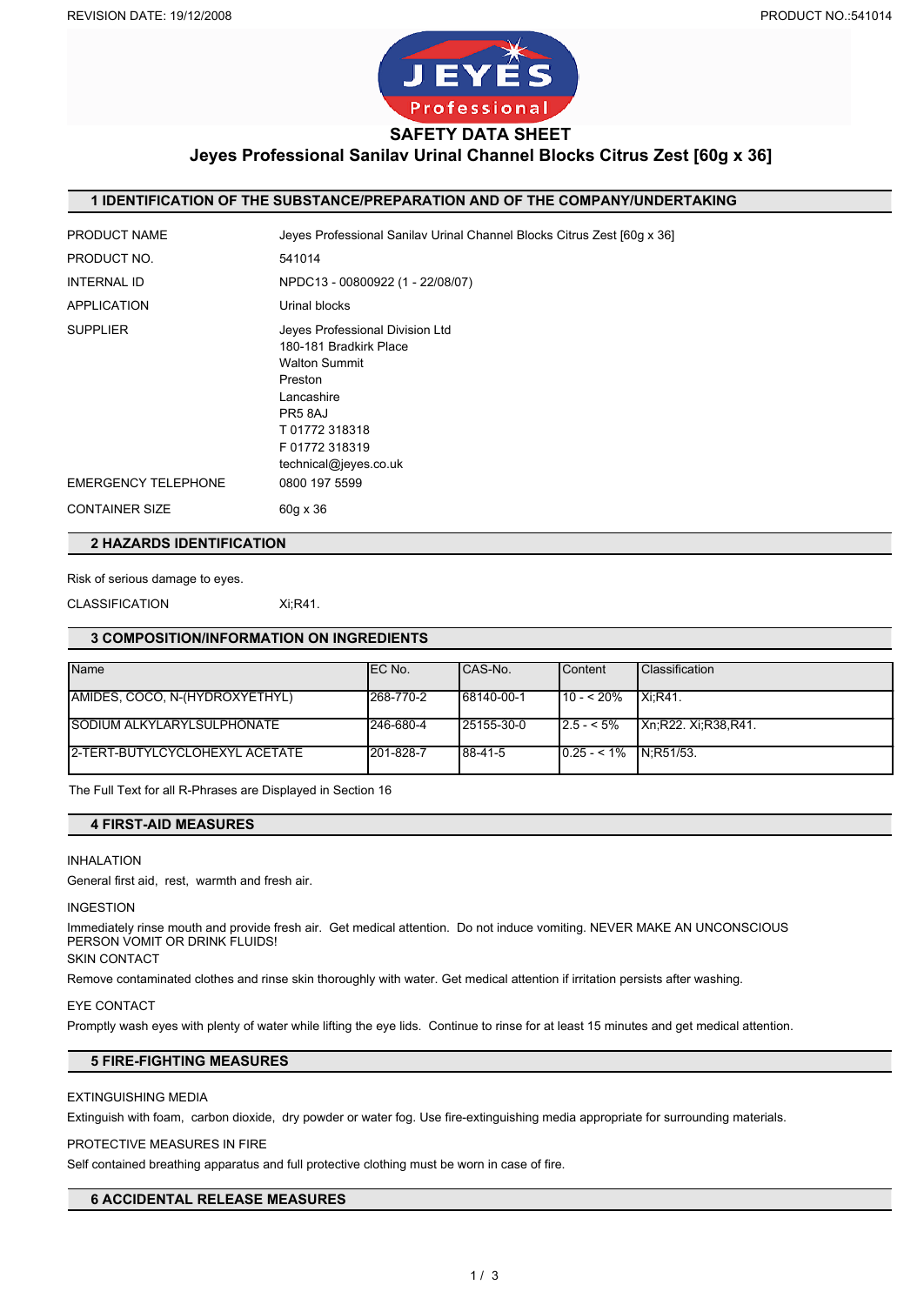#### REVISION DATE: 19/12/2008 **PRODUCT NO.:541014**

# **Jeyes Professional Sanilav Urinal Channel Blocks Citrus Zest [60g x 36]**

# PERSONAL PRECAUTIONS

Avoid contact with skin and eyes. For personal protection, see section 8.

# SPILL CLEAN UP METHODS

Wear necessary protective equipment. Small Spillages No specific clean-up procedure noted. Large Spillages Collect spillage with shovel, broom or the like and reuse, if possible. For waste disposal, see section 13.

# **7 HANDLING AND STORAGE**

## USAGE PRECAUTIONS

Read and follow manufacturer's recommendations. Avoid contact with skin and eyes.

### STORAGE PRECAUTIONS

Keep away from food, drink and animal feeding stuffs. Store in closed original container at temperatures between 0°C and 30°C.

# **8 EXPOSURE CONTROLS/PERSONAL PROTECTION**

### HAND PROTECTION

For prolonged or repeated skin contact use suitable protective gloves. Rubber gloves are recommended.

#### EYE PROTECTION

Goggles/face shield are recommended.

#### HYGIENE MEASURES

Wash hands after handling.

## **9 PHYSICAL AND CHEMICAL PROPERTIES**

| APPEARANCE                 | Solid                     |
|----------------------------|---------------------------|
| <b>COLOUR</b>              | Yellow                    |
| <b>ODOUR</b>               | Citrus                    |
| <b>SOLUBILITY</b>          | Soluble in water (slowly) |
| pH-VALUE, DILUTED SOLUTION | $6.0 - 8.0$ @ 1%          |

## **10 STABILITY AND REACTIVITY**

## **STABILITY**

Stable under normal temperature conditions and recommended use.

# **11 TOXICOLOGICAL INFORMATION**

INGESTION May cause discomfort if swallowed.

#### SKIN CONTACT

Skin irritation is not anticipated when used normally.

# EYE CONTACT

Risk of serious damage to eyes.

# **12 ECOLOGICAL INFORMATION**

**ECOTOXICITY** The product is not expected to be toxic to aquatic organisms.

# **13 DISPOSAL CONSIDERATIONS**

## GENERAL INFORMATION

When handling waste, consideration should be made to the safety precautions applying to handling of the product.

## DISPOSAL METHODS

Dispose of waste and residues in accordance with local authority requirements.

## **14 TRANSPORT INFORMATION**

GENERAL The product is not covered by international regulation on the transport of dangerous goods (IMDG, IATA, ADR/RID).